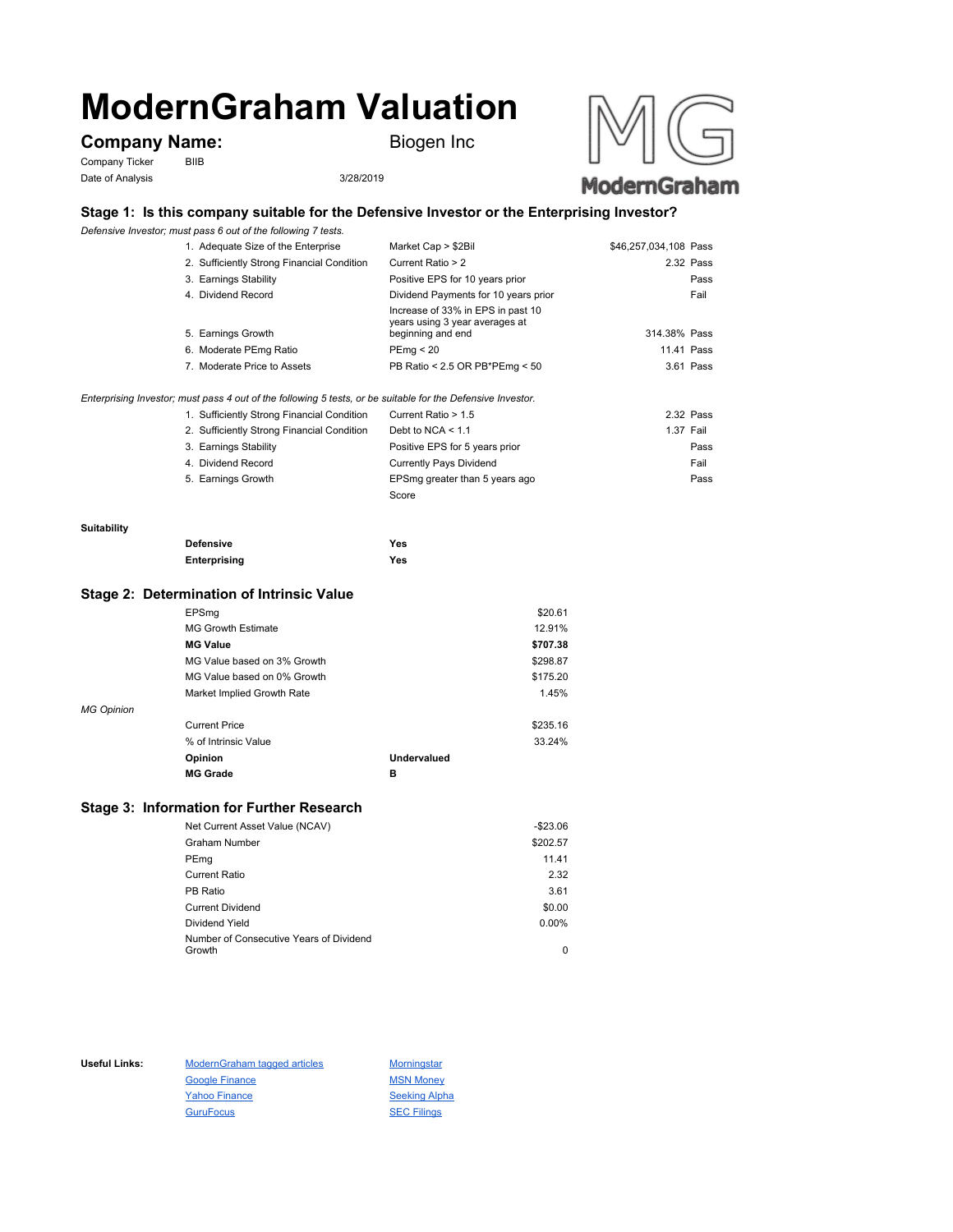| <b>EPS History</b> |          | <b>EPSmg History</b>                 |                  |
|--------------------|----------|--------------------------------------|------------------|
| Next Fiscal Year   |          |                                      |                  |
| Estimate           |          | \$27.58 Next Fiscal Year Estimate    | \$20.61          |
| Dec2018            | \$21.58  | Dec2018                              | \$16.63          |
| Dec2017            | \$11.92  | Dec2017                              | \$13.73          |
| Dec2016            | \$16.93  | Dec2016                              | \$13.63          |
| Dec2015            | \$15.34  | Dec2015                              | \$11.08          |
| Dec2014            | \$12.37  | Dec2014                              | \$8.29           |
| Dec2013            | \$7.81   | Dec2013                              | \$5.90           |
| Dec2012            | \$5.76   | Dec2012                              | \$4.68           |
| Dec2011            | \$5.04   | Dec2011                              | \$3.89           |
| Dec2010            | \$3.94   | Dec2010                              | \$3.04           |
| Dec2009            | \$3.35   | Dec2009                              | \$2.34           |
| Dec2008            | \$2.65   | Dec2008                              | \$1.61           |
| Dec2007            | \$1.99   | Dec2007                              | \$0.61           |
| Dec2006            | \$0.63   | Dec2006                              | $-$0.25$         |
| Dec2005            | \$0.47   | Dec2005                              | $-$0.58$         |
| Dec2004            | \$0.07   | Dec2004                              | $-$0.83$         |
| Dec2003            | $-$4.92$ | Dec2003                              | $-$0.93$         |
| Dec2002            |          | \$0.85 Balance Sheet Information     | 12/1/2018        |
| Dec2001            |          | \$1.78 Total Current Assets          | \$7,640,900,000  |
| Dec2000            |          | \$0.72 Total Current Liabilities     | \$3,295,200,000  |
| Dec1999            |          | \$0.47 Long-Term Debt                | \$5,936,500,000  |
|                    |          | <b>Total Assets</b>                  | \$25,288,900,000 |
|                    |          | Intangible Assets                    | \$8,826,400,000  |
|                    |          | <b>Total Liabilities</b>             | \$12,257,300,000 |
|                    |          | Sharee Outetanding (Diluted Average) | 200 200 000      |